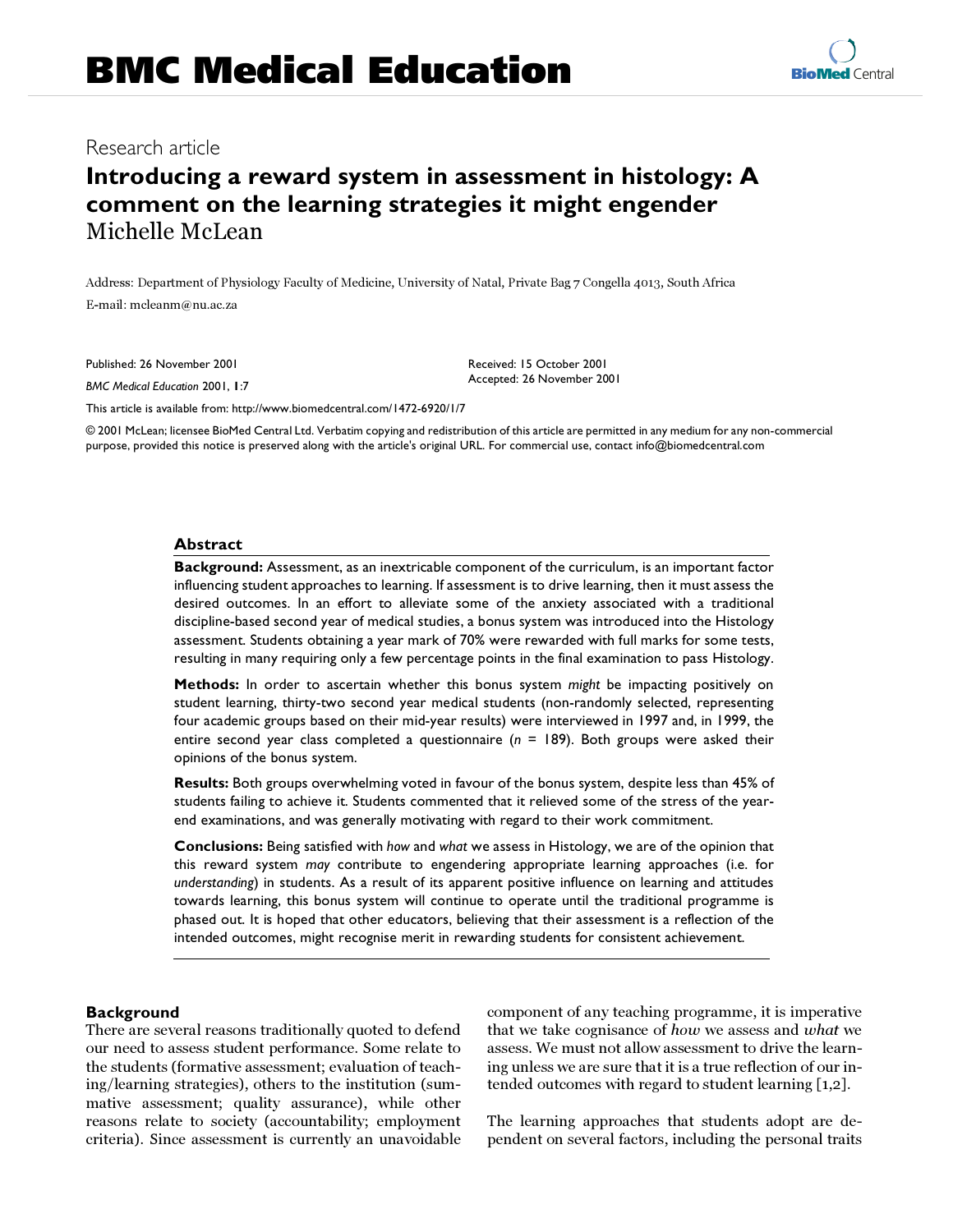**Table 1: Characteristics of the surface, deep and strategic approaches to learning (adapted from Entwistle, 1997; p. 19).**

**DEEP APPROACH** (*Transformative*) *Intention* – **to understand ideas for oneself by**

- Relating ideas to previous knowledge and experience
- Looking for patterns and underlying principles
- Examining logic and argument carefully and critically
- Checking evidence and relating it to conclusions
- Becoming intrinsically interested in the subject material

#### **SURFACE APPROACH** (*Reproductive*) *Intention* – **to cope with course requirements by**

- Memorising facts and procedures
- Approaching course contents as discrete bits of information
- Studying without reflecting on purpose or strategy
- Feeling undue pressure, stress and worry about work
- Experiencing difficulty in making sense of new ideas presented

**STRATEGIC APPROACH** (*Organisational*) *Intention* – **to achieve the highest possible marks by**

• Putting constant effort into studying

- Managing time and effort effectively
- Finding the right conditions and materials for studying
- Gearing work to the perceived preferences of staff members
- Being alert to assessment requirements and criteria, seeking cues

of the student, the teaching attributes of the faculty as well as the characteristics of the department in which students find themselves and the curriculum (including assessment) [\[3](#page-7-2)–[6](#page-7-3)]. In response to these influences, students may become surface, deep or strategic learners [[3](#page-7-2),[7](#page-7-4)[,8](#page-7-5)] (Table [1\)](#page-0-0). Assessment and volume overload are regarded as two of the major factors influencing approaches to learning [[3](#page-7-2),[4](#page-7-6)[,9](#page-7-7)[,10](#page-7-8)]. Student conceptions of learning (i.e. reproductive or transformative), according to Marton et al. (1993), might also impact on the approaches students adopt with regard to learning, ultimately impacting on academic achievement [[11](#page-7-9),[12](#page-7-10)].

The type and frequency of assessment is thus likely to influence the calibre of learners we produce. To this end, if assessment is largely in the form of multiple choice questions, testing volumes of factual knowledge, then even those students who are usually deep learners may be forced to become surface learners [[3](#page-7-2)]. Furthermore, if there are too many tests, giving students little time to reflect on what they are doing between the tests, the end result is the same – to the detriment of the student. In the traditional medical curriculum, where the basic and clinical sciences are separated and subjects taught within

disciplines, students are more often than not tested in the same fashion – discipline-based, with little horizontal or vertical integration. The net result is that most students are forced to spend hours learning facts, often without any application and without understanding the relevance of what they are studying. Since the deep learner is able to understand the subject material, is usually capable of independent study and is intrinsically motivated to study, it should be the desire of each institution, department and educator to promote students to develop such an approach to learning. It is imperative therefore that assessment is congruent with these outcomes as the onus for engendering more transformative conceptions of learning (involving reflection and self-development) rests to a large extent with the educators.

If assessment is to be truly integrated into the curriculum, then we need to ensure that it positively impacts on student learning. For many years, educators have been talking about educational or "authentic" assessment, in which the tasks we set students mirror the learning outcomes expected of them [\[1](#page-7-0)[,13\]](#page-7-11). In medical practice, doctors are faced with patients who present with problems, requiring knowledge to be accessed in a particular fashion (as well as skills and attitudes). As students, it is therefore essential that they face the same patient-based scenarios that they will encounter in medical practice. In more innovative curricula such as case-based medicine or problem-based learning, several institutions have thus expended considerable effort on developing more appropriate or authentic assessment methods which measure expected outcomes (i.e. problem-solving and critical reasoning skills). In traditional discipline-based curricula, the task of 'authentic' assessment is perhaps more challenging, because, with the clinical/preclinical divide, students might not appreciate the relevance of the basic medical sciences in the context of medicine.

Since assessment is an inextricable part of the curriculum, students also need to view it as a positive influence on their learning. The present investigation reports on the sentiments of two cohorts of second year medical students with regard to a reward system operating in the Histology course in a volume overloaded traditional curriculum in which students write approximately 32 tests in as many weeks. Recognising the shortcomings of the traditional curriculum, the medical programme has been revised, and a more student-centred curriculum (problem-based learning) was implemented in January 2001. Student comments with regard to the reward system in the traditional Histology course are discussed in the light of the approaches to learning they might adopt in response to this incentive, taking into consideration the definitions of surface, strategic and deep learner [\[3](#page-7-2),[8\]](#page-7-5).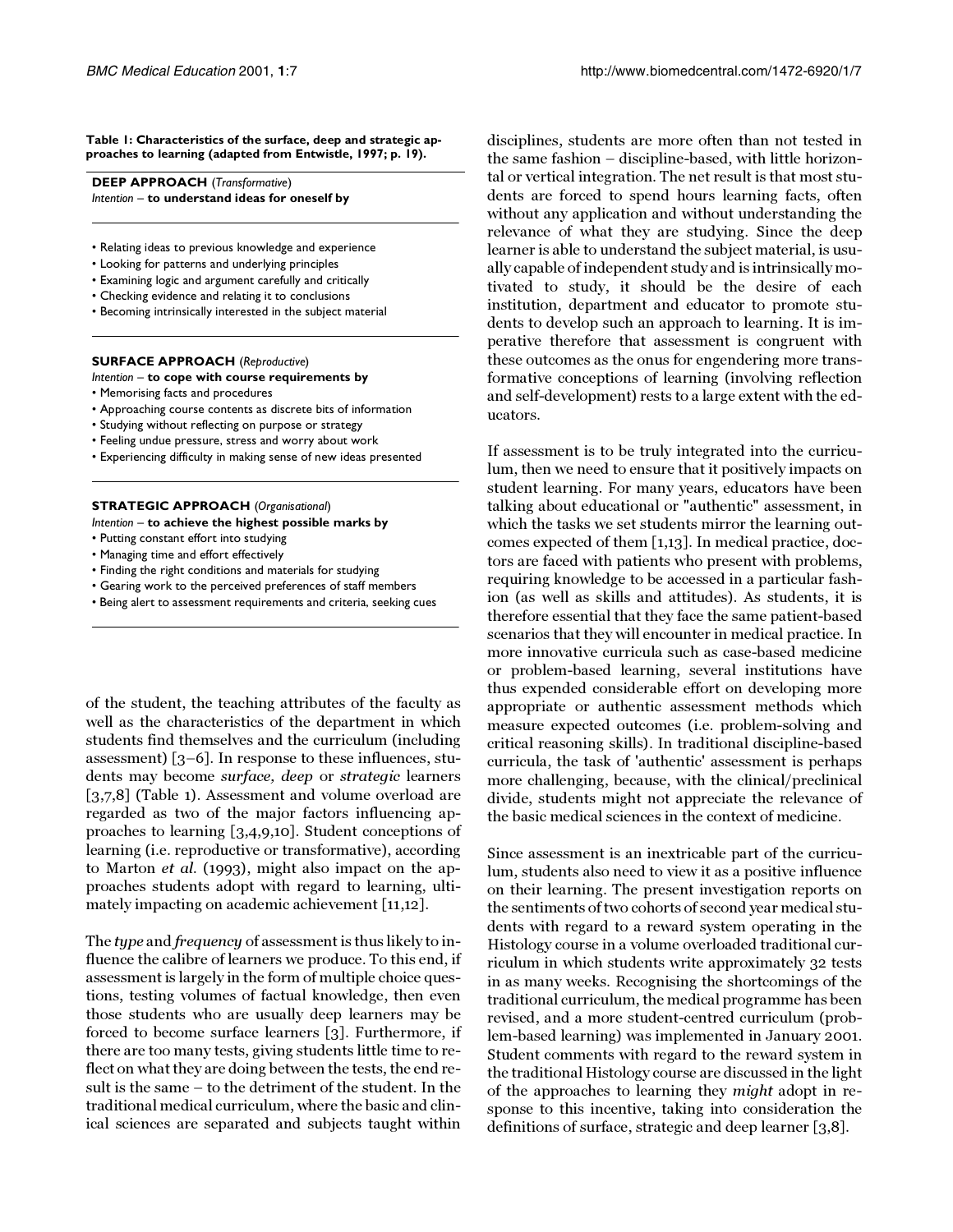### **Methods**

# *The institution and the students*

The Nelson R. Mandela School of Medicine (University of Natal, Durban, South Africa) was established in 1950 and has been responsible for training Black (historically includes Africans, Indians and Coloureds) for the past 50 years. In 1996, the Faculty adopted an open admission policy, such that students are admitted into the Faculty according to demographics and academic achievement. In the traditional curriculum that is currently being phased out with the implementation of a problem-based learning curriculum in January 2001 (Year 1), students studied basic science and preclinical medical subjects in the first three years, with each discipline being responsible for overseeing its assessment.

# *Assessment in Year 2 of the traditional curriculum at the Nelson R. Mandela School of Medicine*

In the traditional curriculum at the Nelson R. Mandela School of Medicine, students in the second year of their studies have frequently complained about volume overload and the large number of tests they have to write, both of which will undoubtedly contribute to high levels of stress amongst students [\[12](#page-7-10),[14\]](#page-7-12). During this year, students are expected to undertake year-end examinations in Histology (theory and practical). Biochemistry (theory and applied combined). Physiology (theory and applied) and Anatomy (theory, spotter and viva). In addition, some students are selected to participate in a viva in which they might be tested on Histology, Biochemistry and Physiology. For all courses, the year (class) mark comprises 50% of the total mark, with the remaining 50% being contributed by the year-end examinations.

In Histology, the emphasis of the course is on the practical aspect, where students are encouraged to relate structure to function. During the year, the systems of the body are studied within units (modules). For assessment purposes, students undertake four non-revision unit competence tests (UCT) and two revision UCTs, one at midyear and one towards the end of the year. Tests comprise largely (± two-thirds) tissue identification (including applied questions such as function, relationship to other structures, etc.), reflecting the emphasis on the type of learning in which we expect students to engage. Students therefore need to integrate their Physiology and Biochemistry with Histology, and are advised from the outset that they should not study Histology in isolation. The theory component of the UCT is assessed either as TRUE/FALSE questions (non-revision UCTs) or as multiple choice questions (MCQs), the latter combined with a short written component in the revision UCT. For the practical component, students are shown 35 mm slides and asked questions relating to the projected histological image. Since the practical component comprises  $\pm$  60%

of a UCT, it is extremely difficult to pass without being able to identify the tissues and relate structure to function. At the end of the year, prior to the final examinations, student marks for all UCTs are calculated. If a student obtains an average mark of 70% and above for all six tests combined, a bonus system operates. In this scheme, full marks are awarded for the non-revision tests (72/72). The mark obtained for the two revision tests  $(x/50)$ , however, remains. For a student obtaining the bonus, this reward system means that he/she often needs only obtain a few percentage points in the yearend examination to pass the Histology course. For students not achieving 70%, the actual mark obtained for each test during the year counts.

# *The study*

After implementing the bonus system in Histology for several years, it was necessary to gauge student opinions of its value and reflect on the type of learning it might be promoting, based on student comments.

#### *1997 students*

Two groups of second year medical students were canvassed. In 1997, thirty-two students were non-randomly selected according to their mid-year results in Histology and Biochemistry + Physiology such that they represented four academic groups (<50%; 50–59%; 60–69%; ≥70%) based on their overall performance. Individual students were interviewed extensively  $(\pm 45 \text{ minutes})$ about various aspects of their experiences and perceptions of the first two years of medical studies [\[12](#page-7-10)]. One aspect was an evaluation of the Histology course, including the assessment methods and the bonus system. Students were asked whether they thought that the bonus system was a good idea (YES/NO), and asked to explain their answer, irrespective of their response. Their comments were recorded by the author, who was also the interviewer.

#### *1999 students*

A second group of students completed a questionnaire at the end of their final Histology examination in 1999 ( $n=$ 189 of 192 students; 98.4%). As with the interviews conducted in 1997, students were probed with respect to various aspects of their experiences in the second year of study, including their view of the bonus system in Histology.

# *Analysis of student comments*

In order not to introduce personal bias or to lose the essence of student sentiments, the comments were grouped with minimal interference from the author. For example, the author views "work harder " and "work consistently " differently (i.e. more effort in general vs. more consistent effort).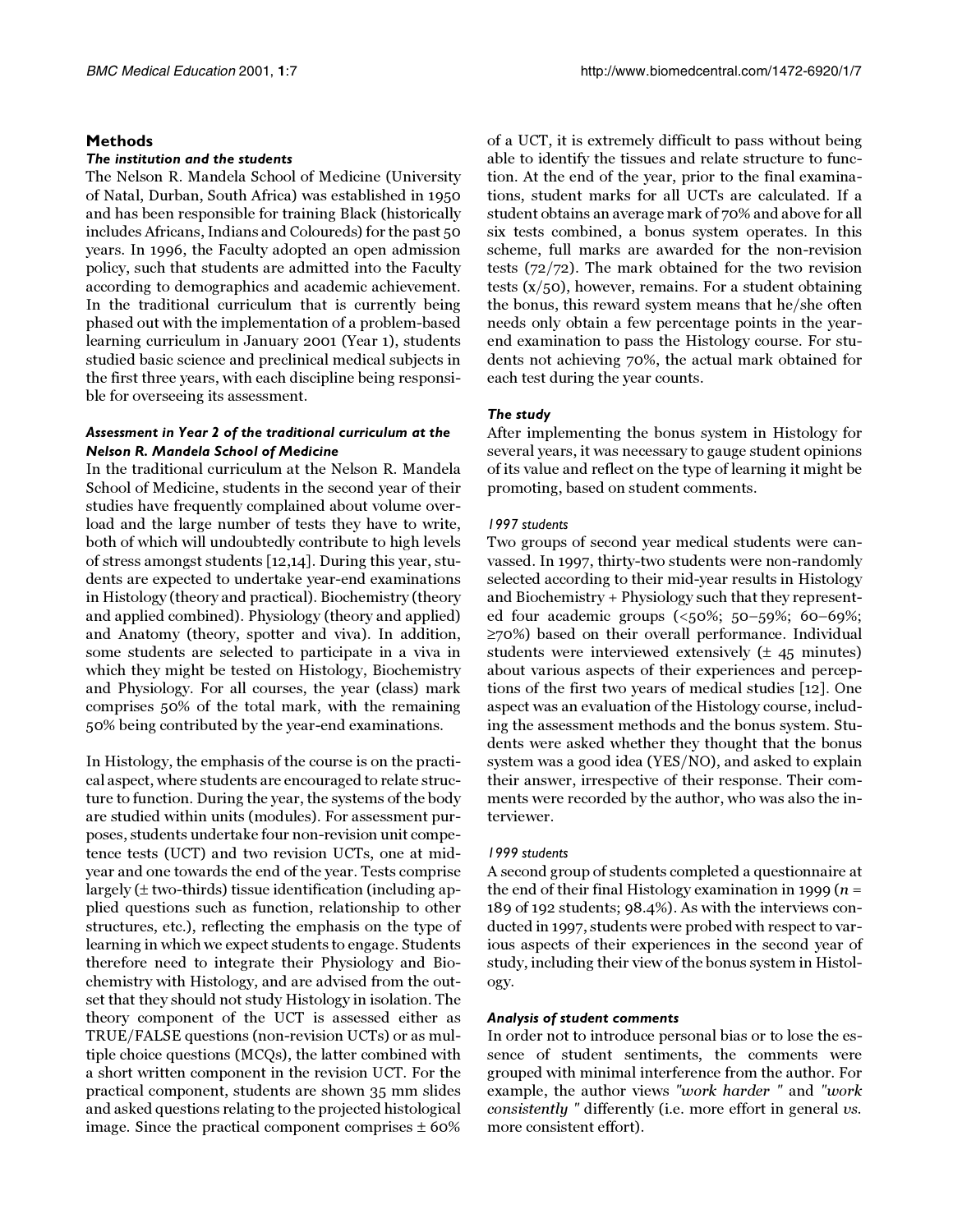# **Results**

<span id="page-3-0"></span>Table [2](#page-3-0) would indicate that both groups of students voted overwhelming (97% and 89%) in favour of the reward system, despite only 41% and 43% of students obtaining the bonus in 1997 and 1999, respectively. According to the students, the main reasons given for the positive response to this system were that it made them work harder and consistently, and the extra marks earned eased some of the pressure and stress associated with the yearend examinations (Tables [3](#page-3-1) and [4\)](#page-3-1). Some student comments suggest that they may have benefited pedagogically from the incentive – gave a better understanding of the subject, made them always want to do their best, prevented cramming and gave them confidence to face the year-end examinations. Others saw the strategic value of obtaining these extra marks – it boosted their overall class mark (which reflects the Physiology, Histology and Biochemistry marks combined). By achieving higher marks for Histology, they could concentrate on the other subjects they had to undertake at the end of the year (Biochemistry, Physiology and Anatomy).

**Table 2: Student responses to the value of the bonus system in Histology.**

| $1997$ STUDENTS ( $n = 32$ ):                                                                |                       |
|----------------------------------------------------------------------------------------------|-----------------------|
| IS THE BONUS SYSTEM GOOD?                                                                    | <b>YES,97%</b>        |
| STUDENTS ACHIEVING A BONUS                                                                   | 41%                   |
| 1999 STUDENTS $(n = 189)$ :<br>IS THE BONUS SYSTEM MOTIVATING?<br>STUDENTS ACHIEVING A BONUS | <b>YES.89%</b><br>43% |
|                                                                                              |                       |

<span id="page-3-1"></span>Despite a number of students not obtaining the bonus, or perhaps falling marginally short of the 70%, which some intimated was disappointing, many nonetheless admitted that 70% was an attainable goal in which understanding and consistent effort are rewarded (Tables [3](#page-3-1) and [4\)](#page-3-1). Interestingly, one student believed the exact opposite  $-$  a mark of 70% was too low, making students complacent about achieving good scores. According to this student, his colleagues should be aiming for higher marks. This student was presumably one of the high achievers and did not consider that some students, for one or other reason, may have been struggling with the course. Those students who indicated that the bonus system was not motivating, either did not give an appropriate reason or felt that a 70% average was beyond their personal reach and perhaps concentrated their efforts elsewhere (Table [4\)](#page-3-1).

**Table 3: Student (1997) comments regarding the positive and negative aspects of the bonus system in Histology.**

| Individual comments                        | 1997 students<br>$(n = 32)$ |
|--------------------------------------------|-----------------------------|
| Positive                                   |                             |
| Relieves stress/pressure of final exam     | 67%                         |
| Prevents cramming/Promotes continuous work | 37%                         |
| Reward/incentive/motivation to work hard   | 15%                         |
| Something to strive towards                | 9%                          |
| Boosts self-confidence                     | 3%                          |
| Get marks before exam                      | 3%                          |
| Negative                                   |                             |
| Perception that it disadvantages some      | 3%                          |

\*Students may have made more than one comment

**Table 4: Student (1999) reasons for the Histology reward system being motivating or non-motivating.**

| Individual comments                                                                                         | % students<br>$(n = 188)$ |
|-------------------------------------------------------------------------------------------------------------|---------------------------|
| Reasons for bonus being motivating                                                                          | $(n = 168)$               |
| <b>Reward/incentive</b>                                                                                     | 61%                       |
| Incentive/reward to work harder/put more effort in                                                          | 47%                       |
| Sets a high standard to achieve your best/a challenge                                                       | 11%                       |
| A goal (attainable)/everyone wants to get it                                                                | 3%                        |
| Less pressure at the end of year                                                                            | 34%                       |
| Encouraged consistent work/prevents cramming                                                                | 21%                       |
| Less pressure/stress/anxiety at the end                                                                     | 10%                       |
| Kept me focused, on my toes                                                                                 | 3%                        |
| <b>Relating to Histology</b>                                                                                | 2.4%                      |
| e.g. know where you stand with Histology knowledge;<br>gave me a better understanding of Histology          |                           |
| <b>Other benefits</b>                                                                                       | 6%                        |
| Could pay more attention to other courses                                                                   | 2%                        |
| Boosted overall Physiology mark/year mark                                                                   | 2%                        |
| Gave me hope/confidence for the final exam                                                                  | 2%                        |
| Yes, but 70% a bit low                                                                                      | $<$ l%                    |
| Reasons for bonus not being motivating                                                                      | $(n = 20)^{*}$            |
| Didn't get it (not a reason!)                                                                               | 10%                       |
| Difficult to obtain                                                                                         | 10%                       |
| Other reasons                                                                                               | 4%                        |
| e.g. Already set myself a target mark; did not want to<br>focus on Histology; had an academic problem, etc. |                           |
| Makes people complacent – should aim for >70%                                                               | $<$ l%                    |

\* 6 of the 20 students did not comment.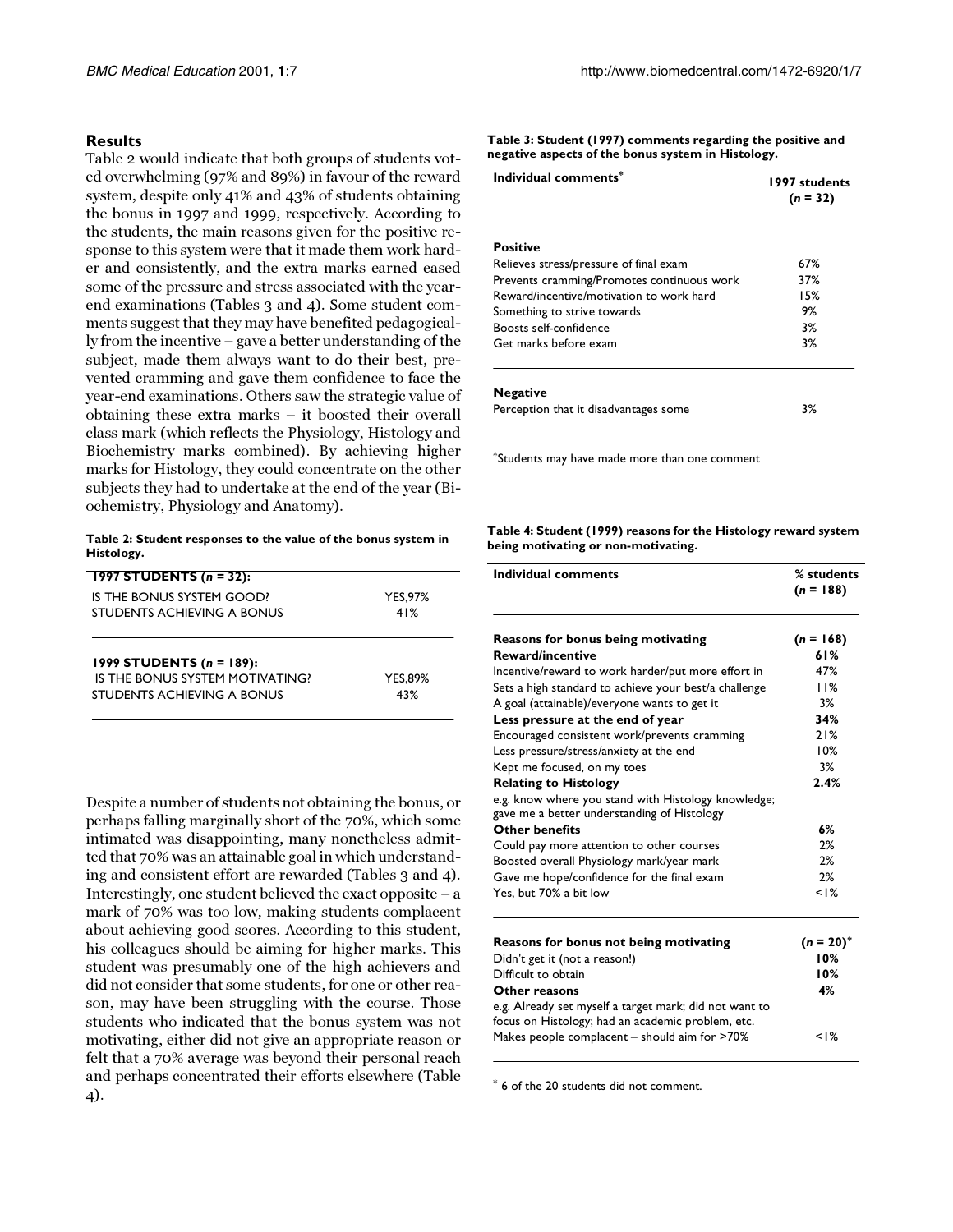# **Discussion**

In a curriculum overloaded with content volume and almost a test a week (32 per year, excluding the end of year examinations), second year medical students at the University of Natal have very little time for any other activities, let alone reflect on the significance of what they were learning. Student responses to the interview questions and the questionnaire items would suggest that stress, inappropriate learning strategies and volume overload were all difficulties they had or were facing during their second year [\[12](#page-7-10)], confirming the results of a previous study involving medical students from this Institute [\[14\]](#page-7-12). As educators in Histology, we were therefore faced with the responsibility of attempting to remedy the situation within the constraints of the system and the traditional curriculum. By introducing a reward system for consistent progress in Histology during the year, we believed that this would promote continuous student effort, effectively reducing the emphasis on the year-end examination, the latter promoting cramming. Student responses validated our assumptions, with 97% (1997) and 89% (1999), respectively, voting in favour of the incentive scheme (Table [2\)](#page-3-0). In virtually all respects, this reward system served to alleviate some of the reported difficulties (cramming, stress, poor time management) experienced during the year [[12](#page-7-10)], all factors experienced by students in a traditional curriculum [\[14–](#page-7-12)[18\]](#page-7-13). By doing so, the reward system appeared to have inherent benefits, as is reflected in some student responses to the principle of obtaining extra marks – promoted consistent and hard work; built confidence and prevented year-end stress and cramming. The latter should be prevented at all costs, as it promotes surface learning [[8\]](#page-7-5). These reasons offered by students in favour of the incentive will undoubtedly be conducive to their adopting more meaningful learning approaches, and provides some evidence to support Knapper's (1995) belief that learning is greatly encouraged if it is rewarded [\[4\]](#page-7-6).

There is no doubt that the conceptions of learning students hold will influence the approaches they adopt with respect to learning, which will significantly impact on their academic success and on the quality of knowledge they come to possess [\[3](#page-7-2)[,11\]](#page-7-9). Whether students become surface, deep or strategic learners while at university will depend on individual student qualities and conceptions of learning, which will be influenced by the type of motivation (intrinsic vs. extrinsic), the ambiance of the academic environment in which students find themselves and the curriculum they experience [[3](#page-7-2),[5](#page-7-14),[10\]](#page-7-8). Curricula overloaded with content and assessment, as is found in traditional medical schools such as ours, often result in severely stressed individuals (perceived medical school stress – PMSS – [\[19\]](#page-7-15)). Furthermore, Eizenberg (1988) warns that sheer volume will discourage students from

adopting deep, holistic approaches to learning, making deep learners become surface learners [\[9\]](#page-7-7). In these situations, students spend most of their year concerned with failing rather than reflecting on their experiences  $[7,12,14]$  $[7,12,14]$  $[7,12,14]$  $[7,12,14]$  $[7,12,14]$ .

A number of the 1999 second year students, including some of the high-achievers, complained of too little time between tests. This would have prevented them from reflecting on what they were learning and how this might impact on their lives [\[12\]](#page-7-10). Thus, for most students in such a curriculum, the only option available is to adopt coping strategies, which more often than not translates into rote learning and memorisation (surface learning and reproductive conceptions of learning). Newble and Entwistle (1986) believe that under such pressure, even deep learners, who usually come to terms with new information by understanding and making personal meaning of the experience, may become surface learners [\[3\]](#page-7-2). Since assessment drives learning [\[1](#page-7-0)[,20](#page-7-16)[,21\]](#page-7-17), we need to ensure that our assessment influences learning positively and does not become an overriding negative influence.

The importance of assessment in influencing student learning cannot be under-estimated [[3,](#page-7-2)[10\]](#page-7-8). Knapper (1995) is of the opinion that assessment is possibly the most important influence on student learning processes and outcomes [[4](#page-7-6)]. So important is assessment on learning that Ramsden (1992) lists "appropriate assessment" as one of his six principles of effective teaching in higher education [[22](#page-7-18)]. Examination questions that do not encourage understanding, give students the message that surface approaches will be rewarded [\[3](#page-7-2)[,23](#page-7-19)]. The opposite also holds true. If students anticipate that test questions require understanding, then they will be encouraged to adopt a deep approach [\[3\]](#page-7-2). In the present study, where the UCTs emphasize the practical (i.e. tissue identification) and applied (i.e. relating structure to function) aspects of and integrated approach (i.e. with Biochemistry and Physiology) to Histology, the outcomes we expect do not promote memorisation. Students need to develop individual approaches to come to terms with Histology, constructing their own mental images of structures which allows them to differentiate one tissue from another. We encourage students to do this by relating structure to function, hoping they will integrate Biochemistry and Physiology with Histology. Rote learning and memorisation will not allow a student to pass. As educators, we therefore believe that in the type of assessment we use, the student is encouraged to adopt a deep approach to learning. It is only when each student comes to terms with the material on a personal level, that he/ she will truly be able to understand it. While the study did not ascertain from students their learning approaches (a difficult task, as many students are probably not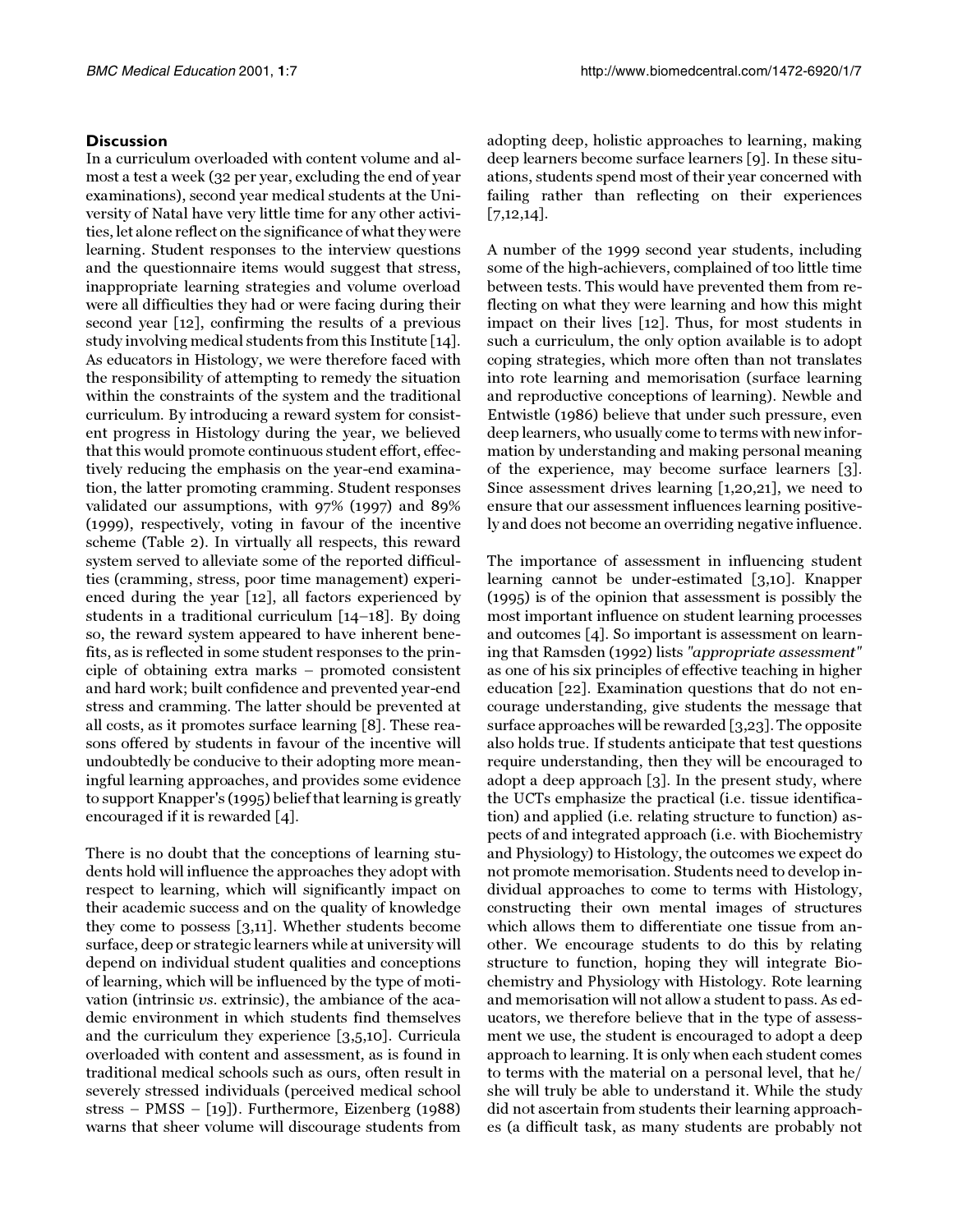able to define their strategies), it might be possible, based on the expected, advertised course objectives (i.e. integrated; applied, functional Histology) necessary to achieve the outcome (i.e. understanding), to provide indirect evidence for student adopting appropriate learning approaches. Without a deep understanding of the course material, it would be virtually impossible for a student to achieve a 70% average. In excess of 40% of each year group of students was able to achieve the bonus (Table [2](#page-3-0)), which would suggest that these students had adopted a deep learning approach. Other indirect evidence to support this assumption may be provided by the conceptions of learning some of these students hold [[24\]](#page-7-20). As part of the extensive survey in 1997, the conceptions of learning [[11](#page-7-9)] held by second year students were canvassed in an attempt to relate these to their academic abilities. Not surprisingly, those students achieving above 60% were able to express more transformative conceptions of learning, but all students did express the conception that they learnt for understanding [\[24\]](#page-7-20).

One might argue, however, that some students use the bonus system strategically to enhance the scores they obtain for other second year subjects. If this is true, as a number of student comments indicated, it would not be an unintended consequence on the part of the staff. Since University and Faculty regulations require that students write the year-end examinations, alternative methods were sought to reward consistent and good achievement. In this regard. Histology staff members were satisfied that if students had achieved an overall year mark of 70%, they had come to terms with the level we expected of them (i.e. understanding by developing their own cognitive structures). The bonus system therefore enabled students who scored high marks during the year in Histology to concentrate on subjects that may be causing them problems, e.g. Anatomy and its associated content volume [[12](#page-7-10)]. The term, "strategic learner" in the Newble and Entwistle (1986) sense, does not apply in this instance [[3](#page-7-2)]. Such students are those who will apply any means to obtain high grades, which might involve spotting for exams or attempting to make a good impression on those who they believe might influence their final grades. Neither of these options is possible in preparing for Histology tests. In Entwistle's (1997) definition of a strategic learning approach, i.e. putting constant effort, managing time and effort effectively, might be perceived as being a strategic, organisational approach (Table [1](#page-0-0)) [[8\]](#page-7-5). It is inevitable that students in the present study will have used the bonus system strategically, allowing them more appropriate time management skills so that hopefully, they were able to adopt more effective learning approaches with regard to other subjects (i.e. less cramming). According to Newble and Entwistle (1986), strategic learners might also not have an understanding

of the material they are studying [\[3\]](#page-7-2). We are, however, confident that this is not the case in Histology since we assess for understanding (i.e. assessing intended outcomes). An average of 70% cannot be achieved without an understanding of the subject material.

The bonus system, by providing the incentive to gain extra marks, appears to have motivated students to work harder and consistently. We remain convinced that because of the nature of the learning task in Histology, the approaches students adopt allow them to understand what they are learning. Failure to do so will result in students not passing the course, as the theory, where rote learning and memorisation might be possible, comprises only about 40% of the assessment. One might, however, argue that this reward system serves as an extrinsic motivating factor, while ideally students should be intrinsically motivated to learn (i.e. Entwistle's (1997) deep approach to learning [[8\]](#page-7-5)). Comments from students such as "makes you want to do your best" and "makes one strive to obtain high marks " seem to indicate that what might at first glance be perceived to be an external motivating factor may, for some, has become internalised, as they saw the bonus as an attainable goal. The hope and confidence this gave them when preparing for the exams as well as the comments by some that it made them extend themselves and that they knew what they understood in Histology, can only be viewed in a positive light in terms of motivating students (i.e. promoting the positive, by rewarding rather than sentencing students). One would hope that students might perhaps use this experience positively such that it impacts on their approach to learning in the other subjects studied. If they have learned to integrate Histology with the other preclinical medical subjects, then presumably a proportion of them will use the Histology they have mastered to understand Physiology and Biochemistry.

<span id="page-5-0"></span>While many authors have commented on the impact of assessment on student learning largely from a negative perspective [[3](#page-7-2)[,4](#page-7-6)], there are others who believe that if used appropriately, it can become a valuable teaching and learning tool [[1](#page-7-0)[,2,](#page-7-1)[13](#page-7-11),[20](#page-7-16)[,21](#page-7-17)]. To this end, Gipps (1994) is of the opinion that assessment should have higher profile roles than those traditionally associated with norm-reference testing [[1\]](#page-7-0). Included would be its role in supporting teaching and learning, providing information about pupils, teachers and schools, as a selection and certificating device and driving curriculum teaching. In that author's opinion, the psychometric model, which has for decades underpinned assessment theory, is no longer adequate. A paradigm shift is necessary in order for assessment to be more 'authentic', which Woods (1986) and Gipps (1994) refers to as educational assessment [\[1](#page-7-0)[,13\]](#page-7-11). This form of assessment,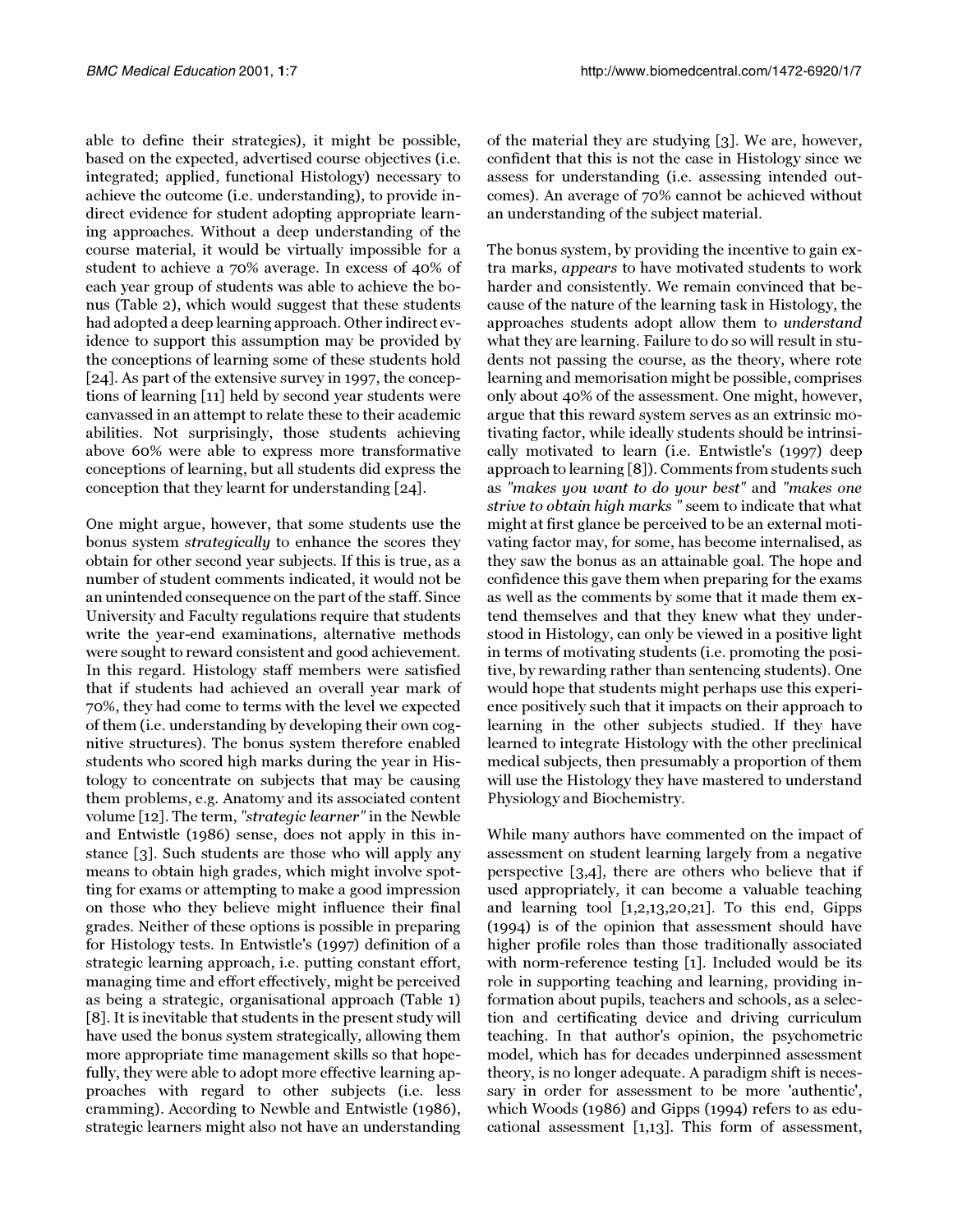which attempts to match the learning with the intended outcomes, has several advantages over the traditional view of assessment (Table [5](#page-5-0)), some of which our assessment in Histology possibly achieves. To this end, students in our course have been asked to raise the level of their achievement (from the average 50% to 70%), which requires them to extend themselves beyond what they would normally be satisfied with. The comments of some students clearly indicate that they did indeed extend themselves (Table [4](#page-3-1)). Each student therefore becomes an individual striving against himself towards a new attainable goal. For this, students are rewarded which is beneficial in terms of their psychological well-being and their motivation to learn and achieve.

#### **Table 5: Some advantages of educational assessment (extracted from Gipps, 1994).**

- Deals with an individual's achievement relative to himself than to others
- Tries to test competence rather than intelligence
- Attempts to look for 'best' rather than 'typical' performance
- Views assessment from a constructivist perspective, seeking to help rather than sentence the student
- Takes place in relatively uncontrolled conditions
- Is most effective when rules/regulations that characterise standardised testing are relaxed

If we use assessment in this way and if we are sure that our intended outcomes are met by the assessment, then Gipps (1994) is correct that assessment can become a powerful teaching and learning instrument [\[1](#page-7-0)]. We must, however, heed the warning of Race (1997), because in reality, this is where most of us find ourselves: "Moreover, we must ensure that learning is not simply assessmentdriven. It can be argued that presently we have too much assessment, but that neither the quality nor the diversity is right. Students are highly intelligent people; if we confront them with a game where learning is linked to a rigid and monotonous diet of assessment, they will learn accordingly to the rules of the game. To improve their learning, we need to improve our game "[[20\]](#page-7-16). We believe that in rewarding students for their efforts (which Knapper (1995) tells us impacts positively on student learning [[4](#page-7-6)]) in what we deem to be 'authentic' (i.e. tests competence; best performance) assessment (within the constraints of the traditional medical curriculum), we may have contributed to engendering an appropriate and effective learning ethic amongst our students. Considering the stress associated with the current second year of medical studies at the University of Natal [[12](#page-7-10)[,14\]](#page-7-12), the bonus system is likely to be one of the few positive experiences for students during these early preclinical years. The new PBL curriculum implemented in the Faculty in

January 2001 will contribute considerably to the alleviation of many of the difficulties (including over-assessment) students are currently experiencing while the traditional curriculum runs its course.

# **Conclusions**

The bonus system in Histology was initially implemented to alleviate some of the stress many students in the traditional curriculum suffer, particularly in relation to volume overload and excessive assessment in the second year of study. In evaluating its acceptance by students, some of their comments indicate that this incentive might have additional benefits (e.g. promoting continuous effort, providing students with confidence for the other exams; allowing students to extend themselves to a higher level of achievement than they would normally be satisfied with), some of which were not anticipated. While this study relates to assessment in Histology, the principle of offering students an incentive for consistent and excellent performance, provided one is certain that the assessment measures the course outcomes, is applicable across disciplines. The positive response of students in the present study to an incentive might encourage other educators to re-evaluate their assessment procedures, particularly where there might be rigid rules in place with regard to the frequency and scheduling of examinations. If assessment drives learning, and if the learning is rewarded by the assessment, clearly, students should then benefit.

Although the study did not ascertain student approaches to learning (which would be a valuable follow-up), the favourable response of students to the incentive, their encouraging comments which suggest a positive attitude to learning and the knowledge that our assessment measures the expected outcomes of the course, provides indirect evidence of its beneficial effects on student learning. Rote learning and memorisation would not be sufficient for a student to obtain the 70% average. Since in excess of 40% of students were able to obtain the bonus, one might argue that this provides further indirect evidence that a large proportion of the students might be practicing the appropriate learning approaches. At worst, these approaches would be strategic and at best, they would be deep approaches. For those who failed to obtain the bonus, the incentive offered had apparently improved their attitude to their studies and encouraged a positive work ethic, which one hopes extended beyond their learning in Histology. Since assessment is generally used summatively, one must be satisfied that it drives the appropriate learning. Just as we have looked at some aspects of the possible impact of our assessment methods on student learning, such an exercise should part of quality assurance and curriculum evaluation in every course.